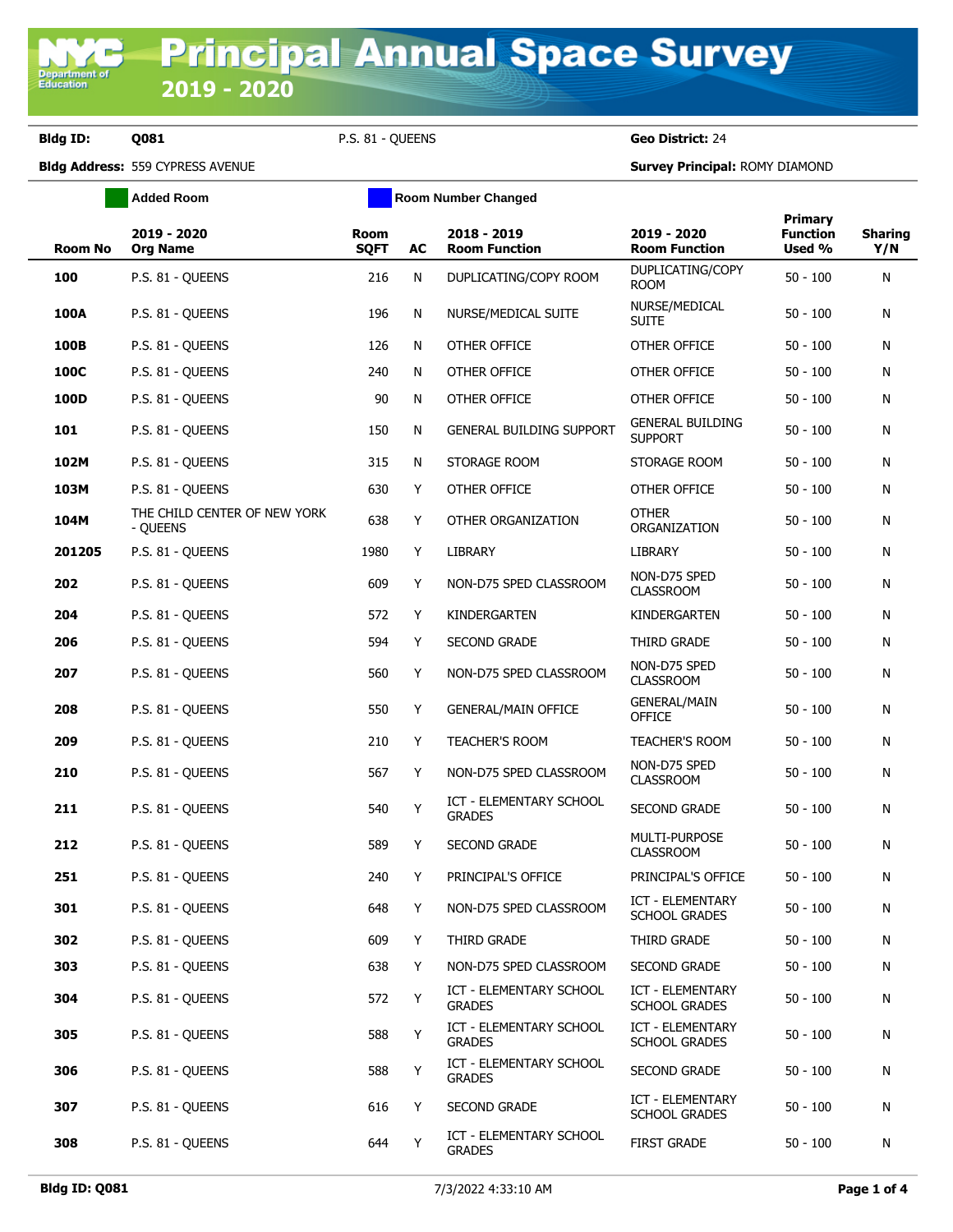**Bldg ID: Q081** P.S. 81 - QUEENS **Geo District:** 24

**Bldg Address:** 559 CYPRESS AVENUE **Survey Principal:** ROMY DIAMOND

|                | <b>Added Room</b>              |                            |    | <b>Room Number Changed</b>                      |                                                 |                                             |                       |
|----------------|--------------------------------|----------------------------|----|-------------------------------------------------|-------------------------------------------------|---------------------------------------------|-----------------------|
| <b>Room No</b> | 2019 - 2020<br><b>Org Name</b> | <b>Room</b><br><b>SQFT</b> | AC | 2018 - 2019<br><b>Room Function</b>             | 2019 - 2020<br><b>Room Function</b>             | <b>Primary</b><br><b>Function</b><br>Used % | <b>Sharing</b><br>Y/N |
| 309            | P.S. 81 - QUEENS               | 182                        | Y  | <b>TEACHER'S ROOM</b>                           | <b>TEACHER'S ROOM</b>                           | $50 - 100$                                  | N                     |
| 310            | P.S. 81 - OUEENS               | 540                        | Y  | <b>FIRST GRADE</b>                              | <b>FIRST GRADE</b>                              | $50 - 100$                                  | N                     |
| 311            | P.S. 81 - QUEENS               | 616                        | Υ  | <b>ICT - ELEMENTARY SCHOOL</b><br><b>GRADES</b> | <b>FIRST GRADE</b>                              | $50 - 100$                                  | N                     |
| 312            | P.S. 81 - QUEENS               | 627                        | Y  | <b>FIRST GRADE</b>                              | THIRD GRADE                                     | $50 - 100$                                  | N                     |
| 351            | P.S. 81 - QUEENS               | 198                        | Y  | <b>AP'S OFFICE</b>                              | AP'S OFFICE                                     | $50 - 100$                                  | N                     |
| 352            | P.S. 81 - QUEENS               | 216                        | Y  | <b>GUIDANCE OFFICE</b>                          | <b>GUIDANCE OFFICE</b>                          | $50 - 100$                                  | N                     |
| 401            | P.S. 81 - QUEENS               | 594                        | Υ  | ICT - ELEMENTARY SCHOOL<br><b>GRADES</b>        | D75 SPED<br><b>CLASSROOM</b>                    | $50 - 100$                                  | N                     |
| 402            | P.S. 81 - QUEENS               | 638                        | Υ  | <b>FIFTH GRADE</b>                              | <b>ICT - ELEMENTARY</b><br><b>SCHOOL GRADES</b> | $50 - 100$                                  | N                     |
| 403            | P.S. 81 - QUEENS               | 667                        | Y  | REGULAR CLASSROOM                               | <b>FIFTH GRADE</b>                              | $50 - 100$                                  | N                     |
| 404            | P.S. 81 - QUEENS               | 546                        | Y  | NON-D75 SPED CLASSROOM                          | NON-D75 SPED<br><b>CLASSROOM</b>                | $50 - 100$                                  | N                     |
| 405            | P.S. 81 - QUEENS               | 588                        | Υ  | <b>ICT - ELEMENTARY SCHOOL</b><br><b>GRADES</b> | <b>ICT - ELEMENTARY</b><br><b>SCHOOL GRADES</b> | $50 - 100$                                  | N                     |
| 406            | P.S. 81 - QUEENS               | 572                        | Y  | FIFTH GRADE                                     | <b>FIFTH GRADE</b>                              | $50 - 100$                                  | N                     |
| 407            | P.S. 81 - QUEENS               | 616                        | Y  | STAFF DEVELOPMENT                               | STAFF DEVELOPMENT                               | $50 - 100$                                  | N                     |
| 408            | P.S. 81 - QUEENS               | 925                        | Y  | DANCE ROOM                                      | DANCE ROOM                                      | $50 - 100$                                  | N                     |
| 409            | P.S. 81 - QUEENS               | 168                        | Y  | OTHER OFFICE                                    | OTHER OFFICE                                    | $50 - 100$                                  | N                     |
| 410            | P.S. 81 - QUEENS               | 560                        | Y  | <b>FOURTH GRADE</b>                             | <b>FOURTH GRADE</b>                             | $50 - 100$                                  | N                     |
| 411            | P.S. 81 - QUEENS               | 638                        | Y  | <b>ICT - ELEMENTARY SCHOOL</b><br><b>GRADES</b> | <b>FOURTH GRADE</b>                             | $50 - 100$                                  | N                     |
| 412            | P.S. 81 - QUEENS               | 693                        | Y  | MULTI-PURPOSE CLASSROOM                         | <b>ICT - ELEMENTARY</b><br><b>SCHOOL GRADES</b> | $50 - 100$                                  | N                     |
| 451            | UFT - QUEENS                   | 184                        | Y  | OTHER ORGANIZATION                              | <b>OTHER</b><br>ORGANIZATION                    | $50 - 100$                                  | N                     |
| 501            | P.S. 81 - QUEENS               | 672                        | Y  | <b>MUSIC ROOM</b>                               | <b>MUSIC ROOM</b>                               | $50 - 100$                                  | N                     |
| 502            | P.S. 81 - QUEENS               | 660                        | Y  | OT/PT                                           | OT/PT                                           | $50 - 100$                                  | N                     |
| 503            | P.S. 81 - QUEENS               | 462                        | Y  | <b>SPEECH</b>                                   | <b>SPEECH</b>                                   | $50 - 100$                                  | N                     |
| 504            | P.S. 81 - QUEENS               | 462                        | Y  | SPEECH                                          | <b>SPEECH</b>                                   | $50 - 100$                                  | N                     |
| 509            | P.S. 81 - QUEENS               | 156                        | Y  | <b>SPEECH</b>                                   | <b>SPEECH</b>                                   | $50 - 100$                                  | N                     |
| 510            | P.S. 81 - QUEENS               | 572                        | Y  | SCIENCE CLASSROOM FOR PS                        | MULTI-PURPOSE<br><b>CLASSROOM</b>               | $50 - 100$                                  | N                     |
| 511            | P.S. 81 - QUEENS               | 616                        | Y  | SCIENCE CLASSROOM FOR PS                        | <b>SPEECH</b>                                   | $50 - 100$                                  | N                     |
| 512            | P.S. 81 - QUEENS               | 651                        | Y  | MULTI-PURPOSE CLASSROOM                         | OT/PT                                           | $50 - 100$                                  | N                     |
| 552            | P.S. 81 - QUEENS               | 120                        | Y  | OTHER OFFICE                                    | OTHER OFFICE                                    | $50 - 100$                                  | N                     |
| 553            | P.S. 81 - QUEENS               | 136                        | Y  | OTHER OFFICE                                    | OTHER OFFICE                                    | $50 - 100$                                  | N                     |
| 554            | P.S. 81 - QUEENS               | 56                         | Y  | OTHER OFFICE                                    | OTHER OFFICE                                    | $50 - 100$                                  | N                     |
| 555            | P.S. 81 - QUEENS               | 48                         | Y. | OTHER OFFICE                                    | OTHER OFFICE                                    | $50 - 100$                                  | N                     |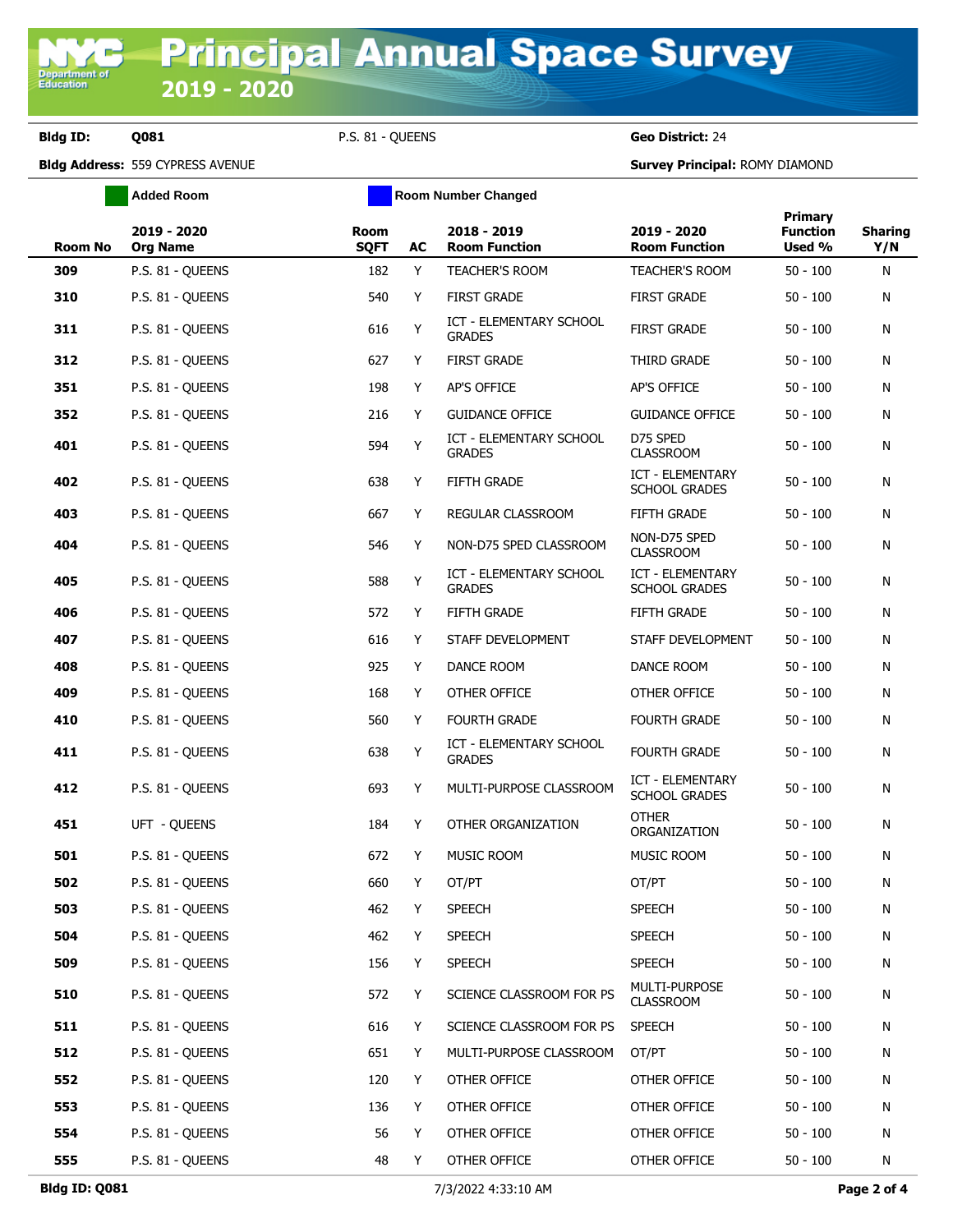| Department of<br><b>Education</b>                       | 2019 - 2020                                                                                                                                                                                  |                                      |     |                                     | <b>Principal Annual Space Survey</b>  |                                             |                       |  |
|---------------------------------------------------------|----------------------------------------------------------------------------------------------------------------------------------------------------------------------------------------------|--------------------------------------|-----|-------------------------------------|---------------------------------------|---------------------------------------------|-----------------------|--|
| Bldg ID:                                                | <b>Q081</b>                                                                                                                                                                                  | P.S. 81 - OUEENS<br>Geo District: 24 |     |                                     |                                       |                                             |                       |  |
| <b>Bldg Address: 559 CYPRESS AVENUE</b>                 |                                                                                                                                                                                              |                                      |     |                                     | <b>Survey Principal: ROMY DIAMOND</b> |                                             |                       |  |
| <b>Added Room</b><br><b>Room Number Changed</b>         |                                                                                                                                                                                              |                                      |     |                                     |                                       |                                             |                       |  |
| <b>Room No</b>                                          | 2019 - 2020<br><b>Org Name</b>                                                                                                                                                               | <b>Room</b><br><b>SOFT</b>           | AC. | 2018 - 2019<br><b>Room Function</b> | 2019 - 2020<br><b>Room Function</b>   | <b>Primary</b><br><b>Function</b><br>Used % | <b>Sharing</b><br>Y/N |  |
| <b>CAF</b>                                              | P.S. 81 - OUEENS                                                                                                                                                                             | 5264                                 | N   | STUDENT CAFETERIA                   | STUDENT CAFETERIA                     | $50 - 100$                                  | N                     |  |
| <b>GYMAUD</b>                                           | P.S. 81 - OUEENS                                                                                                                                                                             | 2464                                 | N   | GYM/AUDITORIUM                      | GYM/AUDITORIUM                        | $50 - 100$                                  | N                     |  |
|                                                         | How many hallway bathrooms for students are there in your building?                                                                                                                          |                                      | 6   |                                     |                                       |                                             |                       |  |
|                                                         | Are any of the student bathrooms being shared by multiple schools?<br>Are all the student bathrooms open throughout the day?                                                                 |                                      |     |                                     |                                       | N                                           |                       |  |
|                                                         |                                                                                                                                                                                              |                                      |     |                                     |                                       | Y                                           |                       |  |
|                                                         | Please identify the number of non-instructional spaces, not reported above, being used for<br>instructional purposes, academic intervention services, or therapeutic or counseling services: |                                      |     |                                     |                                       |                                             |                       |  |
| Are any of those non-instructional spaces being shared? |                                                                                                                                                                                              |                                      |     |                                     |                                       | N                                           |                       |  |